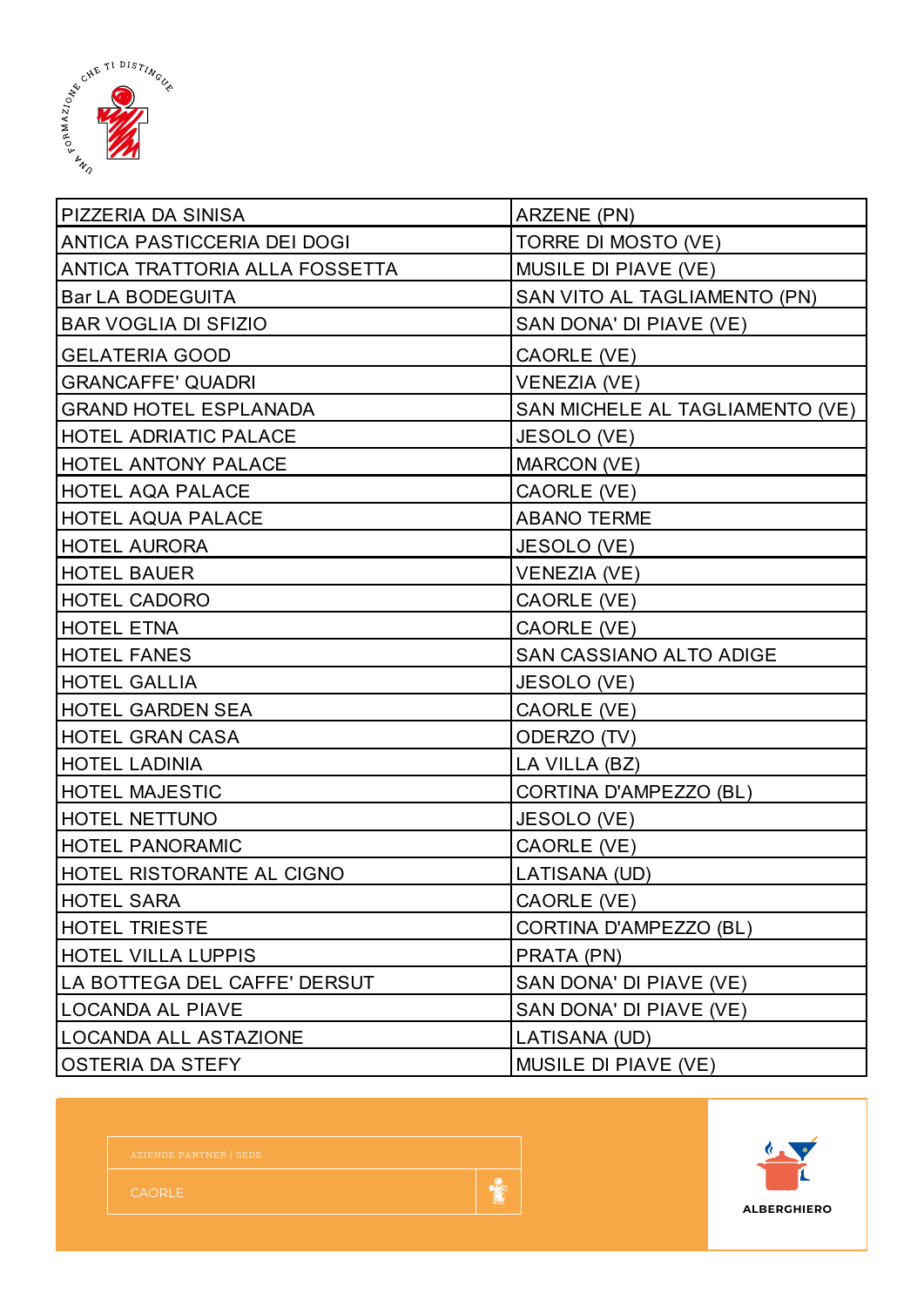

| PASTICCERIA AGATINA'S               | CONEGLIANO (TV)              |  |
|-------------------------------------|------------------------------|--|
| PASTICCERIA DA BERARDI              | Prata (PN)                   |  |
| PASTICCERIA DELLE ROSE              | JESOLO (VE)                  |  |
| PASTICCERIA DOLCE IDEA              | SAN DONA' DI PIAVE (VE)      |  |
| PASTICCERIA IVOIRE                  | CEGGIA (VE)                  |  |
| PASTICCERIA MODERNA                 | SAN DONA' DI PIAVE (VE)      |  |
| PIZZERIA KOKODE'                    | CEGGIA (VE)                  |  |
| RESIDENZA PER ANZIANI DON MOSCHETTA | CAORLE (VE)                  |  |
| <b>RISTORANTE "DO FORNI"</b>        | <b>VENEZIA (VE)</b>          |  |
| <b>RISTORANTE ADRIATICO</b>         | CHIONS (PN)                  |  |
| RISTORANTE AE DO RODE               | CAORLE (VE)                  |  |
| RISTORANTE AGLI ALBERONI            | CAORLE (VE)                  |  |
| RISTORANTE AI DO FORNI              | <b>VENEZIA (VE)</b>          |  |
| RISTORANTE AL BOLOGNESE             | PREGANZIOL (TV)              |  |
| RISTORANTE AL CAVALLINO             | PORTOGRUARO (VE)             |  |
| RISTORANTE AL GALLO NERO            | CONCORDIA SAGITTARIA (VE)    |  |
| RISTORANTE AL TINELLO               | <b>BRUGNERA (PN)</b>         |  |
| RISTORANTE ALLE MARCANDOLE          | SALGAREDA (TV)               |  |
| RISTORANTE ALLO SCARPONE DA PETER   | SAN DONA' DI PIAVE (VE)      |  |
| RISTORANTE ALLO SQUERO              | CAORLE (VE)                  |  |
| <b>RISTORANTE BARRIQUE</b>          | <b>PORDENONE</b>             |  |
| RISTORANTE BOCCON DIVINO            | CAMPOSAMPIERO (PD)           |  |
| <b>RISTORANTE CA' LOZZIO</b>        | ODERZO (TV)                  |  |
| <b>RISTORANTE CIN CIN</b>           | <b>NOVENTA DI PIAVE (VE)</b> |  |
| RISTORANTE DA BOSCHET               | CAORLE (VE)                  |  |
| RISTORANTE DA DINO                  | CAORLE (VE)                  |  |
| RISTORANTE DA FIORE                 | <b>VENEZIA (VE)</b>          |  |
| RISTORANTE DA JENNY                 | AZZANO X (PN)                |  |
| RISTORANTE DA NINO                  | CAORLE (VE)                  |  |
| RISTORANTE DA TITUTA                | CAORLE (VE)                  |  |
| RISTORANTE ECCELLENTISSIMO          | MOTTA DI LIVENZA (TV)        |  |
| <b>RISTORANTE EDEN</b>              | CAORLE (VE)                  |  |